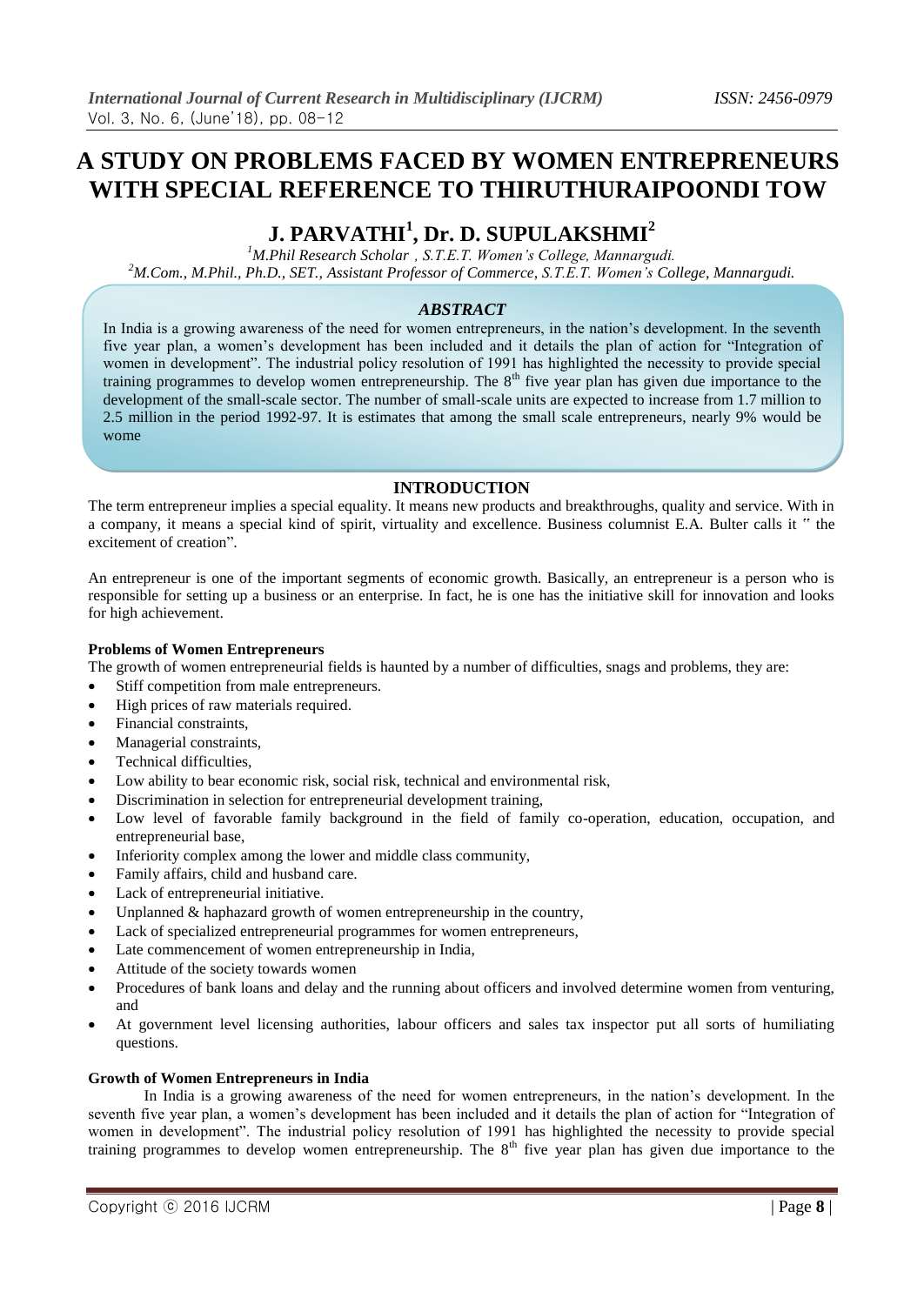development of the small-scale sector. The number of small-scale units are expected to increase from 1.7 million to 2.5 million in the period 1992-97. It is estimates that among the small scale entrepreneurs, nearly 9% would be women.

#### **Scope of the study**

The need of the present day is therefore, to promote development in such a way that the strategy for women's advancement first and foremost lays priority to after current inequality. Women have plunged in to the field of small enterprises as entrepreneurs during the two decades, India has been successful to a great degree in fostering the growth of small industries, through a package of support measures at various levels, policy, finance, infrastructure, training, and common facility services.

#### **Statement of the problem**

The problem or difficulty of a women entrepreneur is that she is a women. Male chauvinism is the order of the day. The women have twin responsibility, both in the family as well as in the work place. Women facing several problems in their growth and development.

Women face challenges in identifying the trades, which call for entrepreneurial qualities, we come across various categories These women produce in anticipation of continuous but are not "Entrepreneurs" in the real sense of the term, in the view of their limited operations and non-registration as business unit. The present study is carried out to **URBAN WOMEN ENTREPRENEURS IN THIRUTHURAIPOONDI TOWN, THIRUVARUR DISTRICT.**

#### **OBJECTIVES OF THE STUDY**

- 1. To study the socio economic, background of the women entrepreneurs.
- 2. To find out the problems faced by the women entrepreneurs in the rural area.
- 3. To examine the factors responsible for the success of rural women entrepreneurs.
- 4. To make findings and offer suggestions for improving the status of women entrepreneurs.

## **METHODOLOGY**

Data have been collected both through primary and secondary sources. The primary data has been collected by administering of interview schedule to the sample respondents to elicit the information required. A total of 75 sample Entrepreneurs of selected for purpose of the study in Thiruthuraipoondi area.

# **REVIEW OF LITERATURE**

**N. Manimekalai and G. Rajewari (2000**) observed that in Tiruchirappallii, women entrepreneurs are found in risk taking industrial activities requiring modern techniques of production. The entrepreneurs faced the problems of dual responsibilities.

**David J.Lewis (2000**) has identified the nature of rural entrepreneurship in the light of green revolution and argues that the processes of technological change under privatization and structural adjustment have created new opportunities leading to the creation of new forms of technology based enterprise in rural areas.

**Williamson, L.C, (2003**) conducted a case study on Joyce Eddy, a successful women entrepreneur.

**Kalpana Shah, (2006**) examine the central issues of development of women's consciousness in the context of the mobilization middle class women.

**B. Regina Papa (2011**) has stated that Entrepreneurial commitment and technological initiative are found to mark a very low level in the case of women.

#### **To collect the information from 75 respondents in the study area and analyse the data given below:**

| S. No. | Name of The Activities | No. of Respondent | Percentage |
|--------|------------------------|-------------------|------------|
| ī.     | <b>Tailoring</b>       | 17                | 23         |
| 2.     | Type writing           | 09                | 12         |
| 3.     | Beauty clinic          | 18                | 24         |
| 4.     | Agency                 | 02                | 03         |
| 5.     | Vegetable vendor       | 03                | 04         |
| 6.     | Sarees center          | 02                | 02         |
| 7.     | Tea shop & Petty shop  | 02                | 03         |
| 8.     | Xerox business         | 05                | 07         |
| 9.     | Fancy store            | 10                | 13         |
| 10.    | Household business     | 05                | 07         |
| 11.    | <b>Mess</b>            | 02                | 02         |

#### **NAME OF THE ACTIVITIES OF THE RESPONDENTS**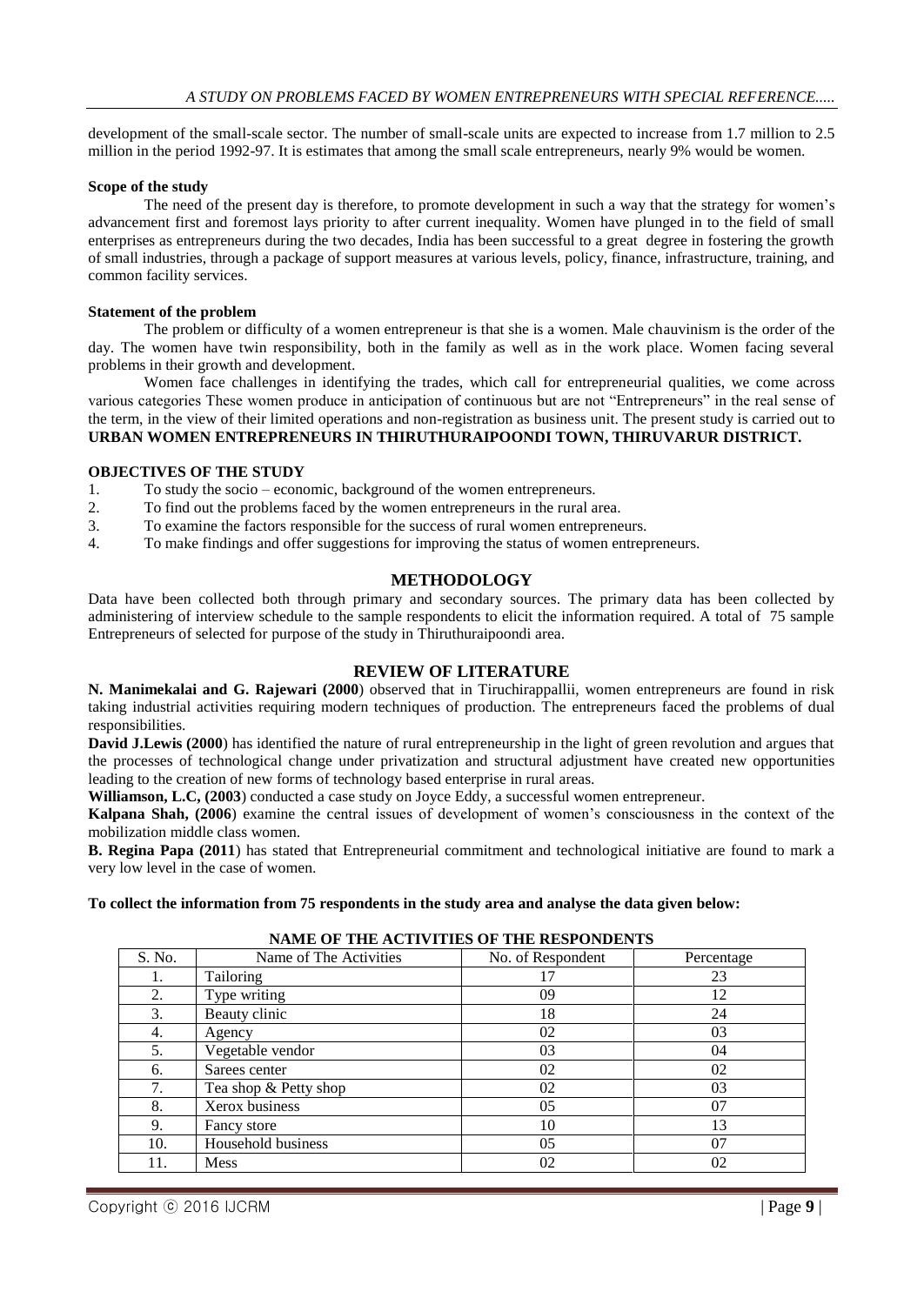|                               |  | ota. | 00 |
|-------------------------------|--|------|----|
| $\sim$<br>data.<br>$\sim$ 443 |  |      |    |

# **INFERENCE:**

The table shows that majority of respondents were working under beauty clinic 24%, considerable number of respondents were working under tailoring 23%. A maximum number of respondents were working under typewriting and pettyshop. Therefore, minimum level of women entrepreneur depends upon 2% of the respondents at earning the low level of income in Mess and sarees centre.



**CHART - NAME OF THE ACTIVITIES OF THE RESPONDENTS**

# **REASON FOR THE ENTRY COMPELLING FACTORS OF THE RESPONDENTS**

| S.No. | <b>Compelling Factors</b> | No. of      | Percentage |
|-------|---------------------------|-------------|------------|
|       |                           | Respondents |            |
| ī.    | Unemployment              | 22          | 30         |
| 2.    | Compulsion of parent      | 07          |            |
| 3.    | Husband's death           |             |            |
| 4.    | Father's death            |             |            |
| 5.    | Working experience        | 20          | 26         |
| 6.    | Education on the line     | 26          | 35         |
|       | Total                     |             | 100        |

Source: compiled from primary data.

### **INFERENCE:**

It is found that 35% of the respondent were taking into the reasons of education on the line, 30% of the respondents are unemployment, 26% are working experience and 9% of the respondents are enter into compulsion of parents.



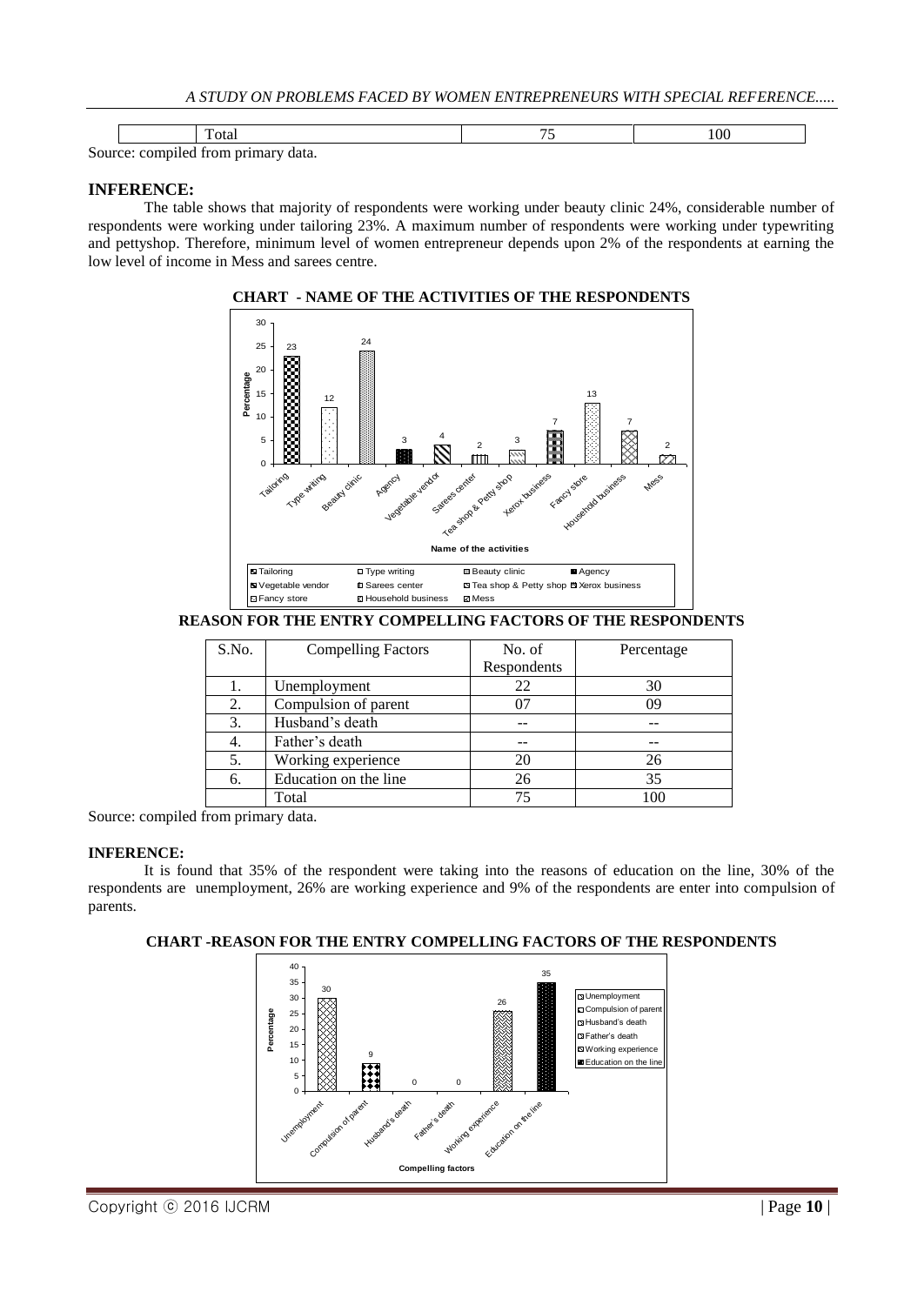|     | <b>General Problems</b> | No. of Respondent | Percentage |
|-----|-------------------------|-------------------|------------|
| No. |                         |                   |            |
|     | Lack of knowledge       |                   |            |
|     | Absence of marketing    |                   |            |
|     | Stiff competition       |                   |            |
|     | Total                   |                   | ഥറ         |

#### **GENERAL PROBLEMS OF THE RESPONDENTS**

Source: compiled from primary data.

General problem is fore most problems to women entrepreneurs. The women also face some of the people in running enterprise. Around 49% of the women were facing in lack of knowledge, 27% are facing in absence of marketing and 24% are facing stiff competition.

# **CHART -GENERAL PROBLEMS OF THE RESPONDENTS**  $60$



| S.No. | <b>Marketing Problems</b>     | No. of     | Percentage |
|-------|-------------------------------|------------|------------|
|       |                               | Respondent |            |
| ı.    | Unorganized market            | 26         | 35         |
| 2.    | Lack of marketing exposure    | 24         | 32         |
| 3.    | Difficulty in cost estimation | 14         | 18         |
| 4.    | Stiff competition             |            |            |
|       | Total                         |            |            |

Source: compiled from primary data.

# **INFERENCE:**

The above table 4.21shows that 35% opinion that there is unorganised market is the main problem of marketing the product, 32% are facing lack of marketing exposure, 18% are difficulty in cost estimation and only 15% stiff competition.



**CHART -MARKETING PROBLEMS OF THE RESPONDENTS**

Further some possible suggestions are also put forth to motivate women entrepreneurs and entrepreneurship.